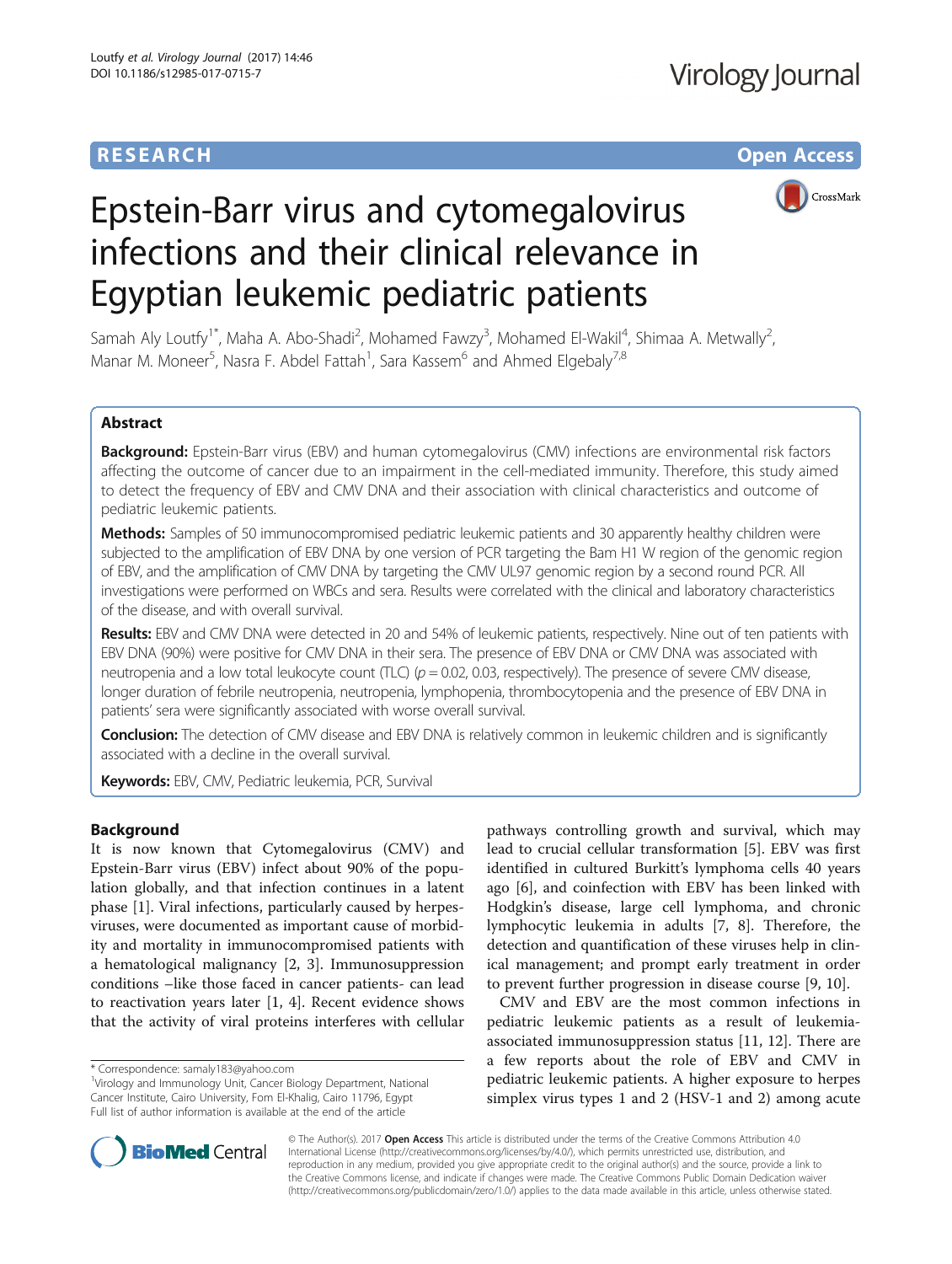lymphoblastic leukemia (ALL) children in Egypt has been previously reported [[2\]](#page-10-0). Moreover, Lehtinen and colleagues reported a possible association between maternal EBV infection and childhood ALL [[13](#page-10-0)].

Direct detection for herpesvirus infections in immunocompromised patients allows simplifying preemptive therapy through early detection of EBV replication and is considered a high positive predictive value for the related infections [\[14](#page-10-0)]. The current study aimed, therefore, to detect the frequency of EBV and CMV DNA and their association with the clinical characteristics and the outcome of pediatric leukemic patients.

# **Methods**

# Patients

This prospective study included 50 pediatric patients with leukemia diagnosed and treated at the pediatric oncology department, National Cancer Institute (NCI), Cairo University between January 2013 and December 2014. Thirty apparently healthy normal individuals with comparable age and sex were included as a control group. The Institutional Review board (IRB) of the NCI approved the protocol (IRP NO. IRP00004025). Informed consent was obtained from all participants enrolled in the study. The inclusion criteria were children till 18 years old, both sexes, suffering from acute lymphocytic leukemia (ALL) or acute myeloid leukemia (AML). All patients were subjected to detailed history, physical examination, as well as routine clinical and laboratory investigations. As for clinical assessment, the patients were checked for fever, organomegaly, mucositis, lymphadenopathy, chest infection and duration of febrile neutropenia. Main laboratory tests included; complete blood count, lactate dehydrogenase level (LDH), erythrocyte sedimentation rate (ESR), cerebrospinal fluid examination (CSF), bone marrow aspiration (BMA) and liver and renal function tests. Echocardiographic examination, immunophenotyping, karyotyping and abdominal ultrasound were also performed. Accordingly; diagnosis, disease extent, risk stratification [\[15](#page-10-0)], and comorbidities were determined, and correlated with the patients' treatment schedule. The patients were followed up during the course of treatment for at least 18 months [[16](#page-10-0)].

## Response and survival

Assessment of response of acute leukemia was done after induction treatment using WHO criteria. Scoring of CMV was calculated according to Plotkin scoring system [\[17](#page-10-0)] (Table 1). Total score of seven or more was considered severe CMV infection. Overall survival was calculated from the date of diagnosis till the date of death or last follow-up.

|  |  | Table 1 System for scoring severity of CMV disease [17] |  |  |
|--|--|---------------------------------------------------------|--|--|
|  |  |                                                         |  |  |

| Manifestation               | Points         |
|-----------------------------|----------------|
| Fever                       | $1 - 3$        |
| Leucopenia (<4000)          | 1              |
| Thrombocytopenia (<100,000) | 1              |
| Hepatitis                   | $1 - 3$        |
| Pneumonia                   | $1 - 3$        |
| CNS changes                 | $1 - 3$        |
| Glomerulonephritis          | $1 - 3$        |
| Arthritis                   | $\overline{2}$ |
| Muscle wasting              | $\mathfrak{D}$ |
| Super infection             | 3              |
| GI bleed                    | 3              |
| Death                       | 4              |

# Specimen collection

Five ml of whole blood specimen was obtained from each patient and control. Serum and leukocyte samples were extracted according to Vander Bij et al.[[18\]](#page-10-0) and our previously published protocols [\[19, 20](#page-10-0)], and stored in aliquots of 100 μl saline at −20 °C until being processed for nucleic acid extraction.

## Nucleic acid extraction

Viral DNA was extracted using QIAamp viral RNA extraction kit (Qiagen, Valencia, USA). The extraction was done according to the manufacturer's instructions. The amount of viral DNA was measured by spectrophotometry using a Nano-Drop 2000 spectrophotometer (Thermo Scientific/US, Canada) and 100 ng of DNA template was used in the PCR assays. DNA extracts were placed on ice and used immediately for PCR, then stored at −80 °C until further subsequence analysis.

# Molecular detection

1. Molecular detection of EBV and CMV DNA: All samples were subjected to one version PCR assay targeting nucleotide position from 32104 to 32256 bp of BamH1 W genomic region of EBV (Accession AB850660) and nucleotide position from 2692 to 2933 bp of UL 97 genomic region of CMV (Accession FJ616285.1). The amplification was conducted in a final volume of 25 μl of AmpliTaq PCR master mix (Biosystems, Barcelona, Spain) containing 0.2 μM of outer primers using the thermal cycler (Perkin-Elmer Cetus), according to previously published protocols [\[21](#page-10-0), [22\]](#page-10-0). Nucleic acids of EBV VR-1492 (ATCC-USA) and CMV VR-538 (ATCC-USA) were extracted using the same extraction procedure for the samples. EBV and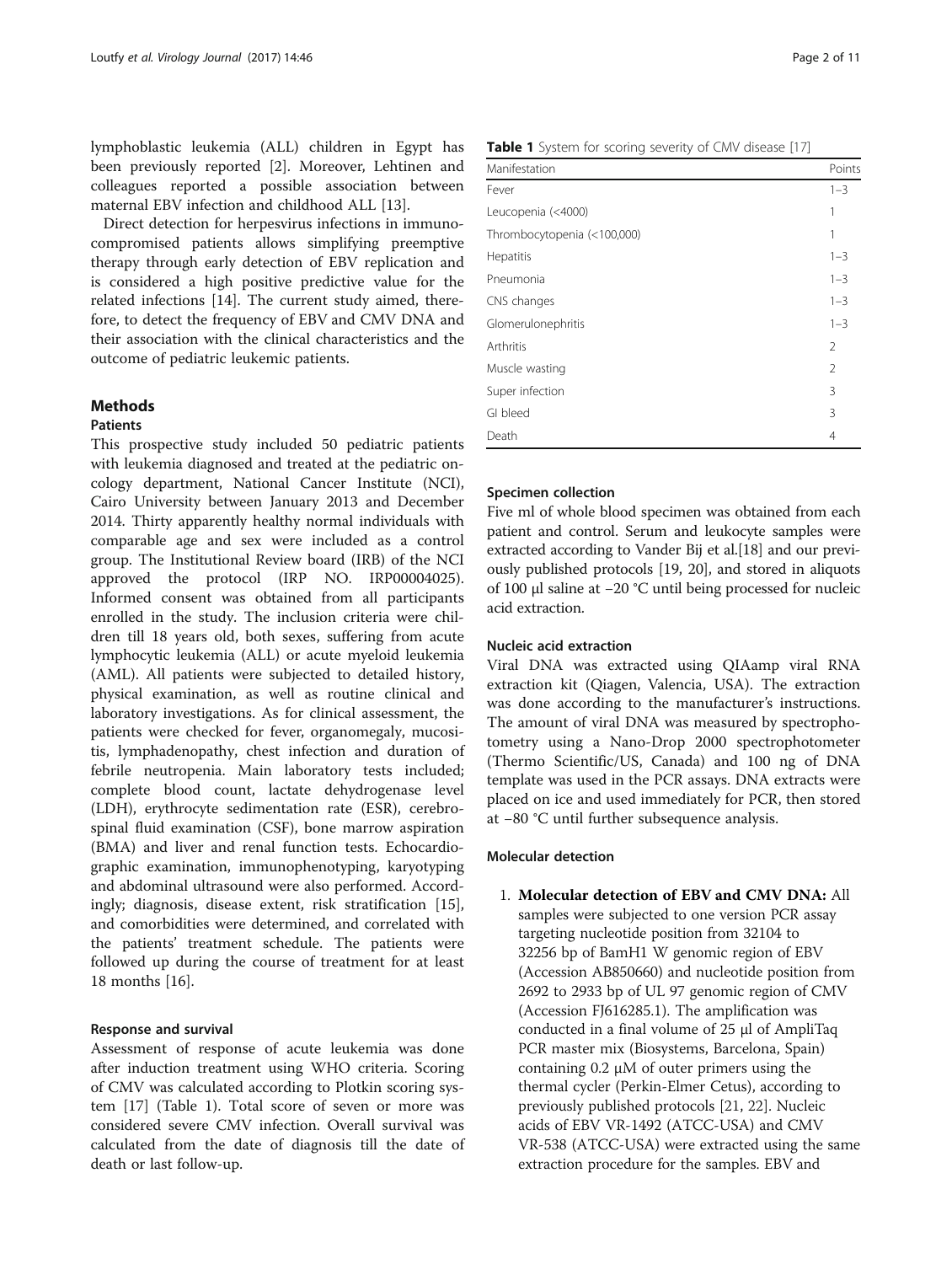CMV-positive and negative (water) controls were run in each PCR assay.

- 2. Detection of amplified product by agarose gel electrophoresis:  $17 \mu l$  of the PCR product was subjected to electrophoresis on a 2% agarose gel (Sigma) in Tris-acetate buffer (TAE 1X) pH 8.2, stained with 0.5 μg/ml ethidium bromide and examined under UV transillumination and photographed. The product sizes were estimated by comparing with 100 bp DNA ladder (Gendirex, Taiwan). The amplified fragments were 153 bp for EBV [\[21\]](#page-10-0) and 240 bp for CMV [\[22\]](#page-10-0).
- 3. Sensitivity of qualitative PCR for detection of EBV and CMV DNA in clinical specimens: Serial dilutions were prepared from CMV and EBV-positive controls and PCR assays were performed according to the previously published protocols [[21,](#page-10-0) [22](#page-10-0)].
- 4. Specificity of qualitative PCR for detection of EBV and CMV DNA in clinical specimens: It was performed by testing samples positive for HSV-1 and 2, herpesvirus 6, Varicella Zoster Virus, adenovirus and CMV or EBV according to the tested virus. Then, the PCR assay was performed as mentioned before.

## Statistical analysis

Statistical analysis was done using IBM© SPSS© Statistics version 22 (IBM© Corp., Armonk, NY, USA). Numerical data were expressed as a mean and standard deviation or median and range as appropriate. Qualitative data were expressed as frequency and percentage. Chi-square test or Fisher's exact test was used to examine the relation between qualitative variables. Survival analysis was done using Kaplan-Meier method and comparison between two survival curves was done using log-rank test. All tests were two-tailed. A  $p$ -value < 0.05 was considered significant.

# Results

The median age of the 50 pediatric leukemic patients was 7 years (range: 9.5 months–18 years) while that of the 30 healthy controls was 11 years (range: 4–18 years). Male to female ratio was 1.08:1 in patients, and 2:1 in controls. The two groups were comparable in age  $(p = 0.267)$  and sex  $(p = 0.199)$ . The demographic, clinical, and laboratory characteristics of patients are summarized in Table 2. All patients had fever and signs of chest infections, and 70% of them had organomegaly. Laboratory (hematological and biochemical) data of the leukemia group are illustrated in Table [3.](#page-3-0) The most observed abnormal biochemical parameters are LDH and SGOT levels observed in about 94 and 30% of patients, respectively.

| Characteristics                                    | N (%)                             |
|----------------------------------------------------|-----------------------------------|
| Age, median (Range)                                | 7 years (9.5 months-<br>18 years) |
| Sex                                                |                                   |
| Males                                              | 26 (52%)                          |
| Females                                            | 24 (48%)                          |
| Clinical characteristics                           |                                   |
| Fever                                              | 50 (100%)                         |
| Organomegaly                                       | 35 (70%)                          |
| <b>Mucositis</b>                                   | 22 (44%)                          |
| Lymphadenopathy                                    | 7(14%)                            |
| Chest infection                                    | 50 (100%)                         |
| Duration of Febrile neutropenia, median<br>(range) | 26.5 days (9–60)                  |
| Severe CMV disease                                 | 32 (64%)                          |

# Table 2 Demographics and clinical characteristics of pediatric leukemia patients ( $n = 50$ )

## Disease characteristics and outcome of patients

Ten patients had AML and 40 had ALL; 10 of them were T-ALL. Eighty-eight percent of patients received consolidation treatment, 6% were under maintenance therapy and 6% were under salvage therapy. At the end of the study, the mortality rate was 32/ 50 (64%).

# Presence of EBV and CMV DNA in studied groups

The distribution of EBV and CMV DNA in serum were significantly different between leukemic and control groups ( $p = 0.048$ ). Likewise, the distribution of both viruses in leukocytes was significantly different between leukemic and control groups  $(p < 0.001)$  (Table [4](#page-3-0)).

EBV and/or CMV frequencies were higher in sera of leukemic patients (28/50, 56%). EBV and CMV co- infection was detected in nine leukemia patients (18%) and none of the controls. The number of patients with co-infection was too small to be associated statistically with the development of severe CMV disease  $(n = 9)$ . There was no significant association of any of the clinical and laboratory parameters with the active co-infection.

# Sensitivity and specificity of qualitative PCR assay for detection of EBV and CMV DNA

Such assays were found to be highly specific for EBV BamH1 W region and CMV UL97 as none of the other viruses tested was amplified. The sensitivity level of qualitative PCR assay was approximately 100 copies/μl for both viruses, which represents the lowest standard dilution that could be detected.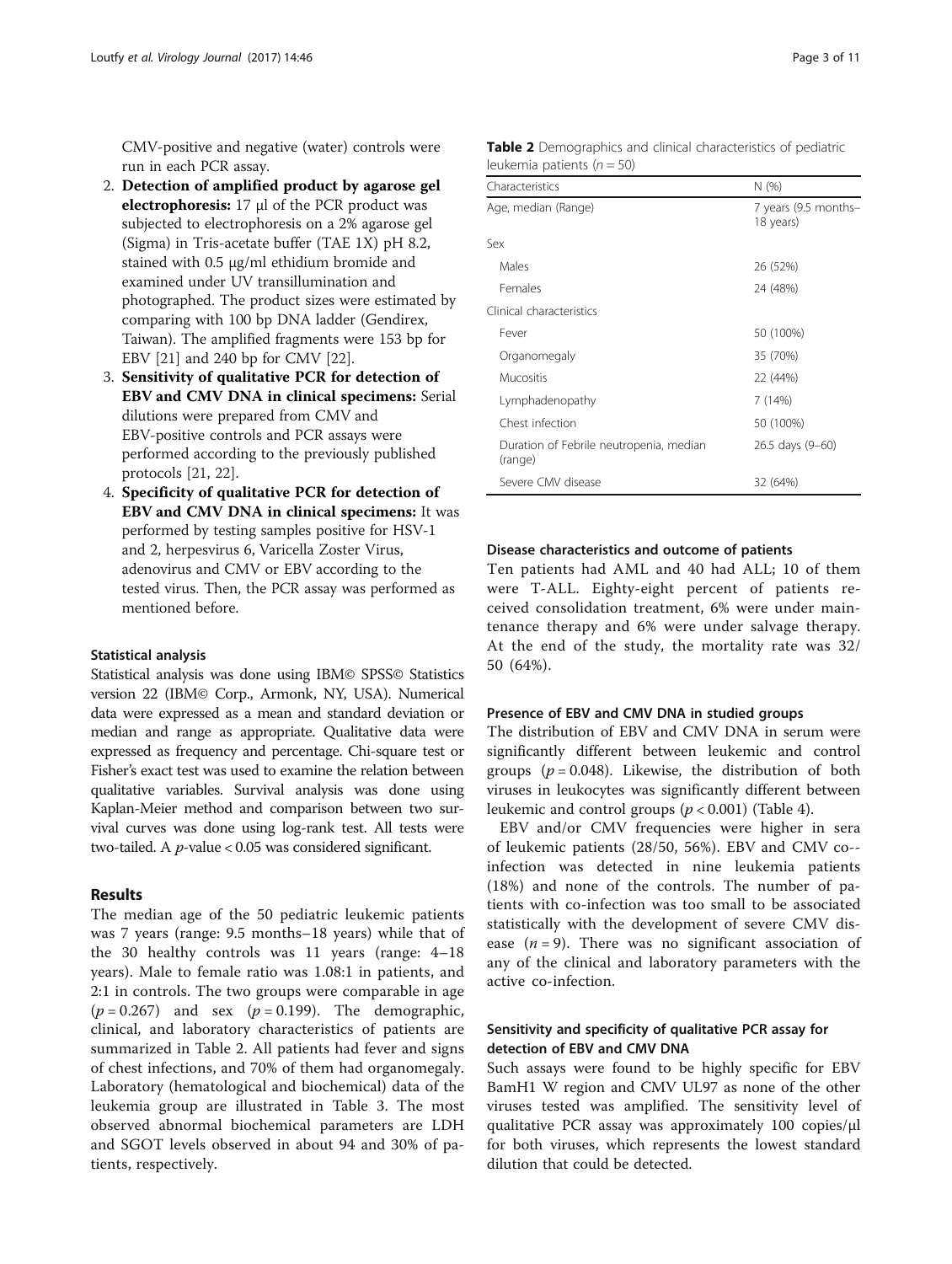| Laboratory parameter                                     |                            | Leukemia group $N = 50$ |                             |  |
|----------------------------------------------------------|----------------------------|-------------------------|-----------------------------|--|
|                                                          | Normal value               | High risk<br>N(%)       | High risk<br>Median (range) |  |
| 1- Liver function test (LFT):                            |                            |                         |                             |  |
| Serum glutamic-pyruvic transaminase (SGPT)               | 0-41 IU/L                  | 7(14)                   | $20.1(1-317)$               |  |
| High risk: Level more than 41 IU/L                       |                            |                         |                             |  |
| Serum glutamic oxaloacetic transaminase (SGOT)           | 0-32 IU/L                  | 15(30)                  | 23.50 (9-273)               |  |
| High risk: Level more than 32 IU/L                       |                            |                         |                             |  |
| <b>Total Bilirubin</b>                                   | $0-1.2$ mg/dl              | 1(2)                    | $0.45(0.1-1.7)$             |  |
| High risk: Level more than 1.2 mg/dl                     |                            |                         |                             |  |
| 2- Kidney function test (KFT):                           |                            |                         |                             |  |
| Creatinine                                               | 0.8-1.3 mg/dl              | 3(6)                    | $0.4(0.1-2.2)$              |  |
| High risk: Level more than 1.3 mg/dl                     |                            |                         |                             |  |
| Uric Acid                                                | 3.4-7 mg/dl                | 3(6)                    | $3.4(1-24)$                 |  |
| High risk: Level more than >7 mg/dl                      |                            |                         |                             |  |
| Lactate dehydrogenase (LDH)                              | 125-220 IU/L               | 47 (94)                 | 907 (11-9635)               |  |
| High risk: Level more than 220 IU/L                      |                            |                         |                             |  |
| 3- Complete blood count (CBC):                           |                            |                         |                             |  |
| Hemoglobin concentration (Hb)                            | 11.5-15.5 g/dl             | 40 (80)                 | $7.4(3.9-14.1)$             |  |
| High risk: Level less than <11.5 g/dl                    |                            |                         |                             |  |
| Total leukocyte count (TLC)                              | 4500-11000 cell/cmm        | 11(22)                  | 11950 (1080-731500)         |  |
| High risk: Leucopenia <4500cell/cmm                      |                            |                         |                             |  |
| Platelet count (Plt)                                     | $150 - 440 \times 10^9$ /l | 40 (80)                 | 39.5 (7-694)                |  |
| High risk: Thrombocytopenia < $150 \times 10^9$ /I       |                            |                         |                             |  |
| Absolute neutrophile count (ANC)                         | $2 - 7 \times 10^9$ /I     | 42(84)                  | $0.13(0 - 3.83)$            |  |
| High risk: Neutropenia $<$ 2 $\times$ 10 <sup>9</sup> /l |                            |                         |                             |  |
| Absolute Monocyte count (AMC)                            | $0.2 - 1.2 \times 10^9$ /l | 29 (58)                 | $0.11(0 - 9.66)$            |  |
| High risk: Monocytopenia < $0.2 \times 10^9$ /I          |                            |                         |                             |  |
| Absolute Lymphocyte count (ALC)                          | $1 - 3.5 \times 10^9 / I$  | 23 (46)                 | $1.2$ (0-143.3)             |  |
| High risk: Lymphopenia $<$ 1 $\times$ 10 <sup>9</sup> /l |                            |                         |                             |  |

# <span id="page-3-0"></span>Table 3 Some laboratory parameters of leukemia patients

IU/L International unit per liter, mg/dl milligram per deciliter, g/dl gram per deciliter

|  |  | <b>Table 4</b> Detection of herpesviruses by PCR in both sera and WBCs of the studied groups expressed as number and percentage |
|--|--|---------------------------------------------------------------------------------------------------------------------------------|
|  |  |                                                                                                                                 |

| EBV DNA    | CMV DNA    | Both EBV/CMV DNA | Negative for herpesviruses |
|------------|------------|------------------|----------------------------|
|            |            |                  |                            |
| $(2.0\%)$  | 18 (36.0%) | $9(18.0\%)$      | 22 (44.0%)                 |
| $0(0.0\%)$ | 14 (46.7%) | $0(0.0\%)$       | 16 (53.3%)                 |
| $=0.048$   |            |                  |                            |
|            |            |                  |                            |
| 14 (28%)   | 10 (20%)   | 9(18%)           | 17 (34%)                   |
| $0(0\%)$   | 12 (40%)   | $0(0.0\%)$       | 18 (60%)                   |
| < 0.001    |            |                  |                            |
|            |            |                  |                            |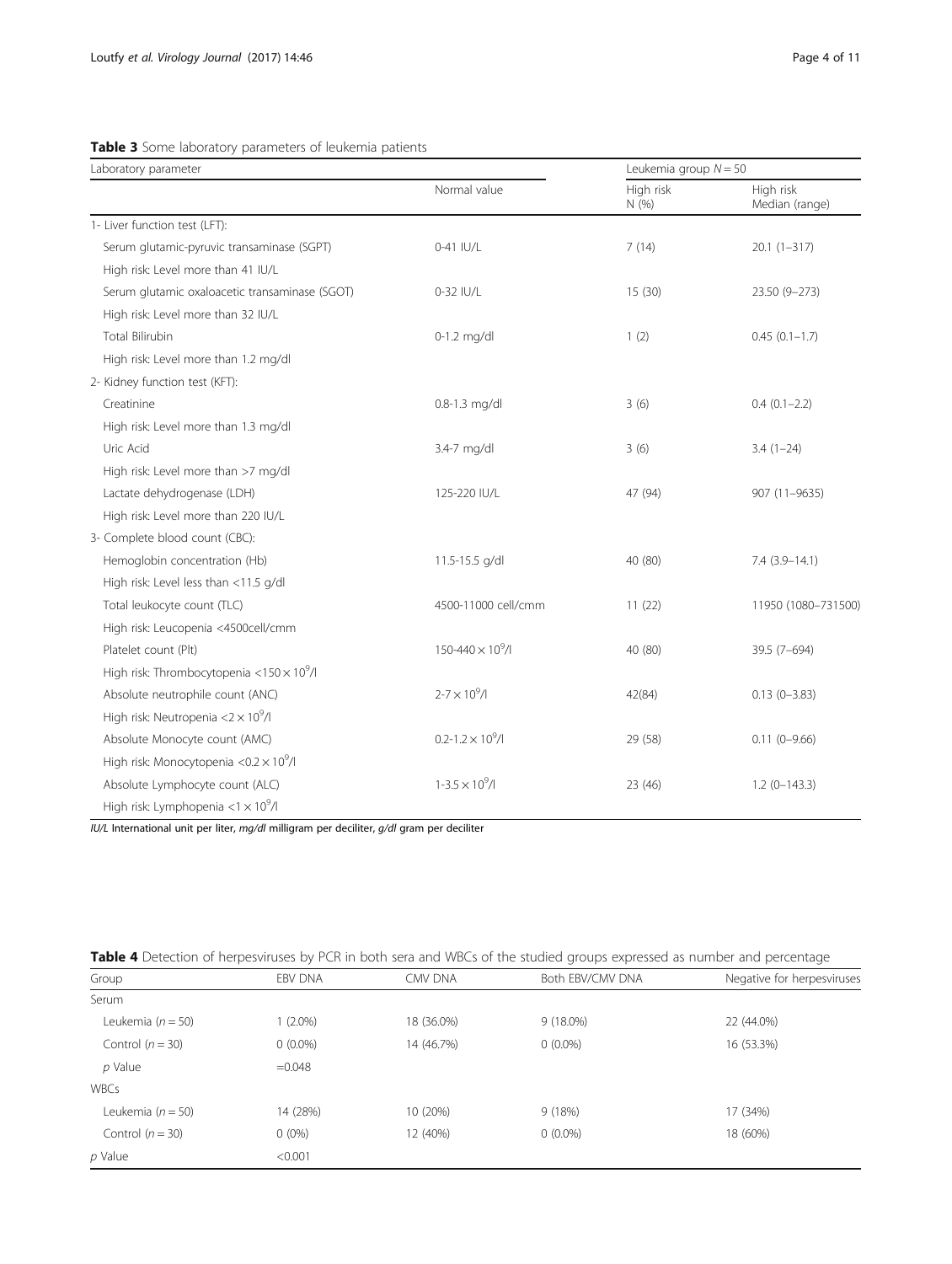# Relation between presence of EBV and/or CMV and demographic, clinical and biochemical parameters in leukemia patients

Mucositis was more common in leukemic patients negative for herpesviruses in serum than in positive patients, with borderline statistical significance ( $p = 0.07$ ). Neutropenia  $(ANC \le 0.13 \times 10^9/l)$  was more observed in

patients with EBV and/ or CMV DNA in serum than in those with EBV/CMV co-infection and negative patients, with borderline significance ( $p = 0.07$ ) (Table 5). No significant association of presence of herpesvirus DNA with other high risk clinical parameters; lymphopenia (<1.2 × 10<sup>9</sup>/l), thrombocytopenia (Plt <  $39.5 \times 10^9$ /l), and low Hb level (<7.4 g/dl) (Tables 5 and [6\)](#page-5-0).

Table 5 Relation between demographic, clinical, and biochemical findings and CMV and/or EBV as detected in serum by qualitative PCR assay in leukemic patients

|                               | CMV orEBV alone<br>$n = 19$ | Both positive<br>$n = 9$ | Both negative<br>$n = 22$ | p value |
|-------------------------------|-----------------------------|--------------------------|---------------------------|---------|
| Age                           |                             |                          |                           | 0.61    |
| $\leq$ 6 years (n = 23)       | 7 (30.4%)                   | 5 (21.7%)                | 11 (47.8%)                |         |
| >6 years ( $n = 27$ )         | 12 (44.4%)                  | 4 (14.8%)                | 11 (40.7%)                |         |
| Sex                           |                             |                          |                           | 0.53    |
| Male $(n = 26)$               | 11 (42.3%)                  | 3 (11.5%)                | 12 (46.2%)                |         |
| Female $(n = 24)$             | 8 (33.3%)                   | 6 (25%)                  | 10 (41.7%)                |         |
| Mucositis                     |                             |                          |                           | 0.07    |
| Yes $(n = 22)$                | 7 (31.8%)                   | 7 (31.8%)                | 8 (36.4%)                 |         |
| No $(n = 28)$                 | 12 (42.9%)                  | 2 (7.1%)                 | 14 (50.0%)                |         |
| Organomegaly                  |                             |                          |                           | 0.72    |
| Yes $(n = 35)$                | 14 (40.0%)                  | 7 (20.0%)                | 14 (40.0%)                |         |
| No $(n = 15)$                 | 5 (33.3%)                   | 2 (13.3%)                | 8 (53.4%)                 |         |
| DFN (days)                    |                             |                          |                           | 0.75    |
| $<$ 26.5 ( $n = 25$ )         | 8 (32%)                     | 5 (20%)                  | 12 (48%)                  |         |
| $>26.5$ (n = 25)              | 11 (44%)                    | 4 (16%)                  | 10 (40%)                  |         |
| ANC $(x10^9/L)$               |                             |                          |                           | 0.07    |
| $< 0.13$ ( $n = 25$ )         | 13 (52%)                    | 2(8%)                    | 10 (40%)                  |         |
| $≥0.13 (n = 25)$              | 6 (24%)                     | 7 (28%)                  | 12 (48%)                  |         |
| Plt count $(x10^9/L)$         |                             |                          |                           | 0.27    |
| $<$ 39.5 ( $n = 25$ )         | 7 (28%)                     | 4 (16%)                  | 14 (56%)                  |         |
| $≥39.5 (n = 25)$              | 12 (48%)                    | 5 (20%)                  | 8 (32%)                   |         |
| Hb (gm/dL)                    |                             |                          |                           | 0.65    |
| $< 7.4 (n = 25)$              | 10 (40%)                    | 3 (12%)                  | 12 (48%)                  |         |
| $≥7.4 (n = 25)$               | 9(36%)                      | 6 (24%)                  | 10 (40%)                  |         |
| $AMC(x10^9/L)$                |                             |                          |                           | 0.43    |
| $< 0.11$ (n = 25)             | 9(36%)                      | 3 (12%)                  | 13 (52%)                  |         |
| $≥0.11 (n = 25)$              | 10 (40%)                    | 6 (24%)                  | 9(36%)                    |         |
| $TLC$ (cell/mm <sup>3</sup> ) |                             |                          |                           | 0.57    |
| $<$ 11950 (n = 25)            | 11 (44%)                    | 5 (20%)                  | 9(36%)                    |         |
| $≥11950 (n = 25)$             | 8 (32%)                     | 4 (16%)                  | 13 (52%)                  |         |
| $ALC(x10^9/L)$                |                             |                          |                           | 0.93    |
| $<1.2$ (n = 24)               | 10 (41.7%)                  | 4 (16.7%)                | 10 (41.7%)                |         |
| $≥1.2 (n = 26)$               | 9 (34.6%)                   | 5 (19.2%)                | 12 (46.2%)                |         |

Numerical factors were divided according to their median values

DFN Duration of febrile neutropenia, HG hemoglobin, TLC Total leukocytic count, Plt platelets, ANC Absolute neutrophilic count, AMC Absolute monocytic count, ALC Absolute lymphocytic count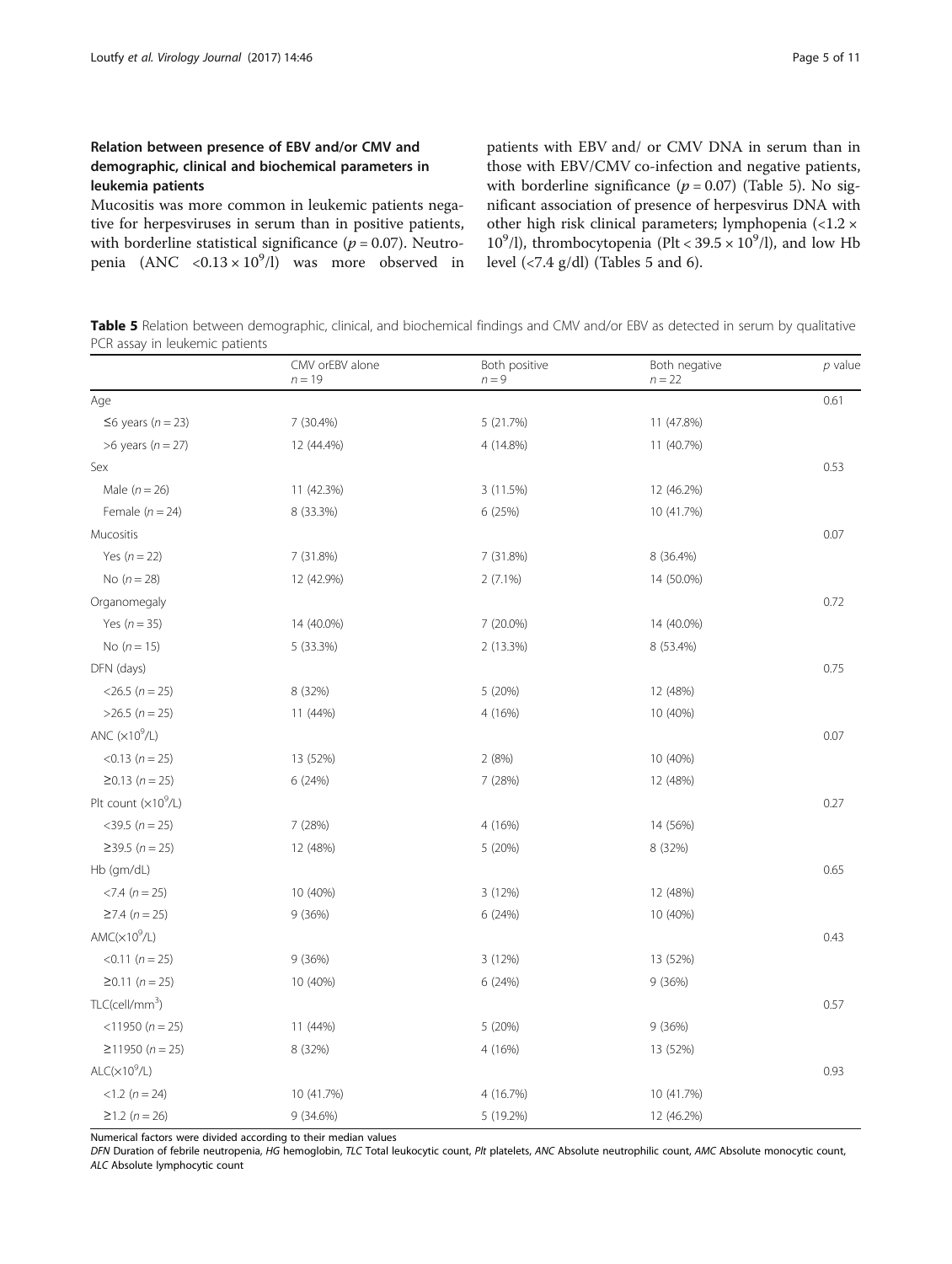| qualitative PCR assay in leukemic patients |                       |                       |                          |                           |           |  |
|--------------------------------------------|-----------------------|-----------------------|--------------------------|---------------------------|-----------|--|
|                                            | EBV alone<br>$n = 14$ | CMV alone<br>$n = 10$ | Both positive<br>$n = 9$ | Both negative<br>$n = 17$ | $p$ value |  |
| Age                                        |                       |                       |                          |                           | 0.45      |  |
| $\leq$ 6 years (n = 23)                    | 8 (34.8%)             | 6 (26.1%)             | 3 (13%)                  | 6 (26.1%)                 |           |  |
| $>6$ years ( $n = 27$ )                    | 6 (22.2%)             | 4 (14.8%)             | 6 (22.2%)                | 11 (40.7%)                |           |  |
| Sex                                        |                       |                       |                          |                           | 0.94      |  |
| Male $(n = 26)$                            | 7 (26.9%)             | 6 (23.1%)             | 5 (19.2%)                | 8 (30.8%)                 |           |  |
| Female $(n = 24)$                          | 7 (29.2%)             | 4 (16.7%)             | 4 (16.7%)                | 9 (37.5%)                 |           |  |
| Mucositis                                  |                       |                       |                          |                           | 0.60      |  |
| Yes $(n=22)$                               | 4 (18.2%)             | 5 (22.7%)             | 5 (22.7%)                | 8 (36.4%)                 |           |  |
| No $(n = 28)$                              | 10 (35.7%)            | 5 (17.9%)             | 4 (14.3%)                | 9(32.1%)                  |           |  |
| Organomegaly                               |                       |                       |                          |                           | 0.61      |  |
| Yes $(n = 35)$                             | 11 (31.4%)            | 8 (22.9%)             | 6 (17.1%)                | 10 (28.6%)                |           |  |
| No $(n = 15)$                              | $3(20.0\%)$           | 2 (13.3%)             | 3 (20.0%)                | 7 (46.7%)                 |           |  |
| DFN (days)                                 |                       |                       |                          |                           | 0.79      |  |
| $<$ 26.5 ( $n = 25$ )                      | 7 (28.0%)             | 4 (16.0%)             | 4 (16.0%)                | 10 (40.0%)                |           |  |
| $>26.5$ ( $n = 25$ )                       | 7 (28.0%)             | 6 (24.0%)             | 5 (20.0%)                | 7 (28.0%)                 |           |  |
| ANC(x10 <sup>9</sup> /L)                   |                       |                       |                          |                           | 0.84      |  |
| $< 0.13$ ( $n = 25$ )                      | 8 (32%)               | 4 (16%)               | 5 (20%)                  | 8 (32%)                   |           |  |
| $≥0.13 (n = 25)$                           | 6(24%)                | 6 (24%)               | 4 (16%)                  | 9 (36%)                   |           |  |
| Plt count(×10 <sup>9</sup> /L)             |                       |                       |                          |                           | 0.90      |  |
| $<$ 39.5 ( $n = 25$ )                      | 7 (28.0%)             | 6 (24.0%)             | 4 (16.0%)                | 8 (32.0%)                 |           |  |
| $≥39.5 (n = 25)$                           | 7 (28.0%)             | 4 (16.0%)             | 5 (20.0%)                | 9 (36.0%)                 |           |  |
| Hb(gm/dL)                                  |                       |                       |                          |                           | 0.12      |  |
| $< 7.4 (n = 25)$                           | 8 (32%)               | 5 (20%)               | 7 (28%)                  | 5 (20%)                   |           |  |
| $≥7.4 (n = 25)$                            | 6 (24.0%)             | 5 (20.0%)             | $2(8.0\%)$               | 12 (48.0%)                |           |  |
| $AMC(x10^9/L)$                             |                       |                       |                          |                           | 0.67      |  |
| $< 0.11 (n = 25)$                          | 8 (32%)               | 6 (24%)               | 3 (12%)                  | 8 (32%)                   |           |  |
| $≥0.11 (n = 25)$                           | 6 (24%)               | 4 (16%)               | 6 (24%)                  | 9 (36%)                   |           |  |
| $TLC$ (cell/mm <sup>3</sup> )              |                       |                       |                          |                           | 0.59      |  |
| $<$ 11950 (n = 25)                         | 6 (24%)               | 6 (24%)               | 6 (24%)                  | 7 (28%)                   |           |  |
| $≥11950 (n = 25)$                          | 8 (32%)               | 4 (16%)               | 3 (12%)                  | 10 (40%)                  |           |  |

<span id="page-5-0"></span>

| Table 6 Relation between demographic, clinical, and biochemical findings and CMV and/or EBV as detected in leukocytes by |  |  |  |
|--------------------------------------------------------------------------------------------------------------------------|--|--|--|
| qualitative PCR assay in leukemic patients                                                                               |  |  |  |

DFN Duration of febrile neutropenia, HG hemoglobin, TLC Total leukocytic count, Plt platelets, ANC Absolute neutrophilic count, AMC Absolute monocytic count, ALC Absolute lymphocytic count

 $(1.2 \text{ (n = 24)}$  8 (33.3%) 4 (16.7%) 5 (20.8%) 7 (29.2%)  $≥1.2 (n = 26)$  6 (23.1%) 6 (23.1%) 6 (23.1%) 4 (15.4%) 10 (38.5%)

 $\langle \perp \rangle$  0.79

# Relation between presence of EBV and/or CMV and overall survival in leukemia patients

 $ALC(x10^9/L)$ 

The median follow-up period of leukemia patients was 23.4 months (range: 18–28.7 months). The cumulative overall survival at 24 months was 47.4%. The Survival of pediatric leukemia patients was significantly worse in association with severe CMV disease ( $p = 0.002$ ), longer duration of febrile neutropenia ( $p = 0.024$ ), thrombocytopenia  $(p = 0.024)$ , presence of active EBV infection  $(p = 0.038)$ , lymphopenia ( $p = 0.042$ ), and neutropenia ( $p = 0.044$ ). EBV and CMV co-infection had borderline effect on the overall survival of patients ( $p = 0.079$ ) (Table [7](#page-6-0), Figs. [1](#page-6-0), [2](#page-7-0), [3,](#page-7-0) [4, 5](#page-8-0) and [6\)](#page-9-0).

# **Discussion**

In recent years, a causal relationship between EBV and a variety of childhood leukemia has been demonstrated. Our previous report showed the synergistic effect of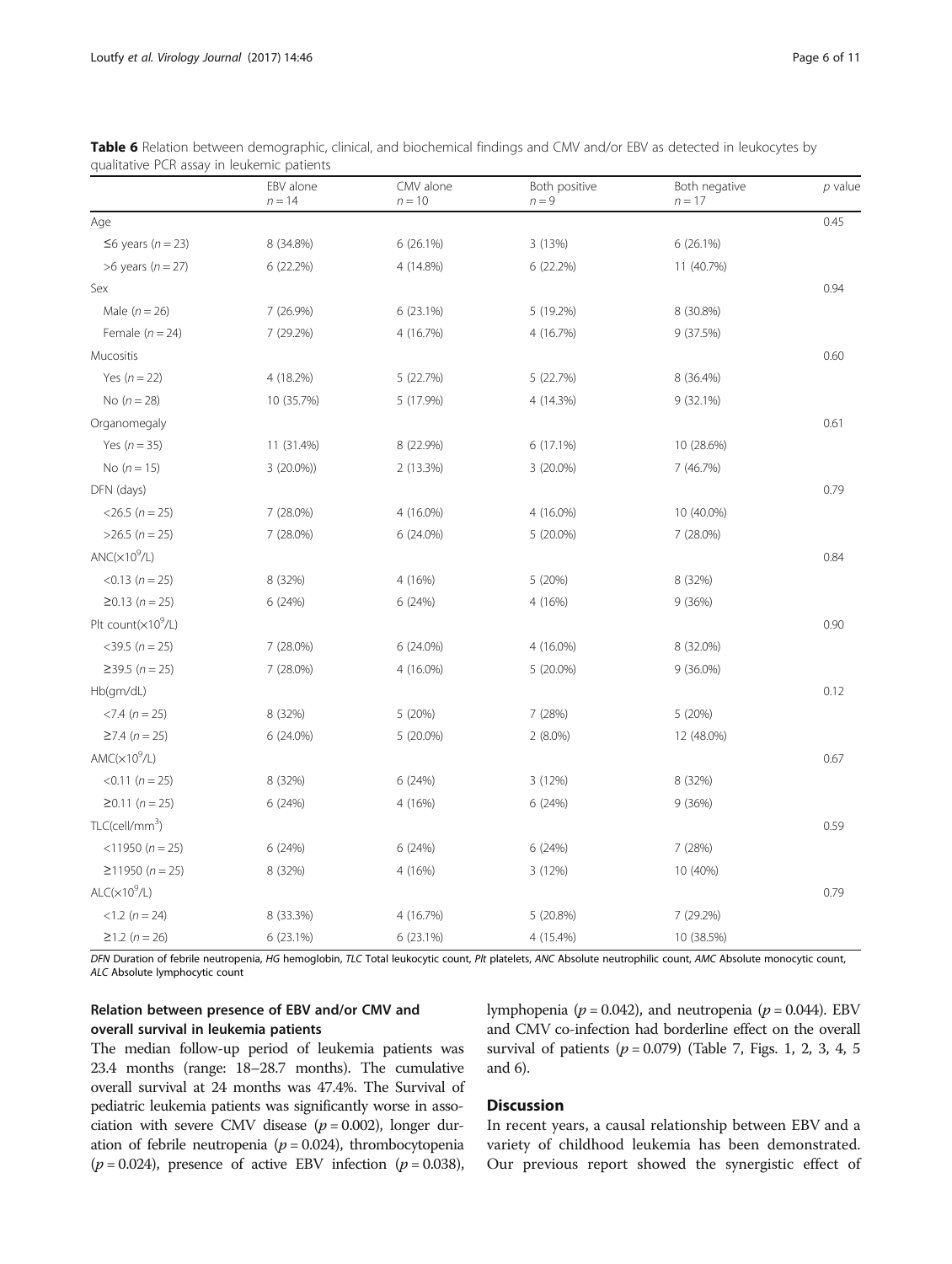|                                 | Cumulative survival at 24 month (%) | Median Survival (months) | $p$ value |
|---------------------------------|-------------------------------------|--------------------------|-----------|
| Diagnosis                       |                                     |                          |           |
| ALL                             | 47.4                                | 23.5                     | 0.518     |
| AML                             | 33.3                                | 15.6                     |           |
| DFN (days)                      |                                     |                          |           |
| $<$ 26.5                        | 57.9                                | 32.2                     |           |
| >26.5                           | 35.4                                | 16.5                     | 0.024     |
| ANC $(x10^9/L)$                 |                                     |                          |           |
| < 0.13                          | 15.6                                | 16.5                     |           |
| $\geq 0.13$                     | 56.6                                | 32.3                     | 0.044     |
| Plt count $(x10^9/L)$           |                                     |                          |           |
| $<$ 39.5                        | 14.7                                | 16.5                     |           |
| $\geq$ 39.5                     | 68.3                                | 44.3                     | 0.024     |
| ALC $(x10^9/L)$                 |                                     |                          |           |
| $<1.2\,$                        | 12.2                                | 16.5                     | 0.042     |
| $\geq$ 1.2                      | 62.6                                | 32.3                     |           |
| CMV score                       |                                     |                          |           |
| $<7 (n=8)$                      | 80.0                                | 15.1                     | 0.002     |
| $\geq 7$ (n = 20)               | 26.1%                               | 23.5                     |           |
| EBV PCR Serum                   |                                     |                          |           |
| Positive $(n = 9)$              | 68.6                                | 91.6                     |           |
| Negative $(n = 29)$             | 33.7                                | 21.5                     | 0.038     |
| CMV&EBV in serum                |                                     |                          |           |
| Both negative( $n = 15$ )       | 30.8                                | 21.6                     | 0.079     |
| CMV alone/EBV alone( $n = 15$ ) | 25.9                                | 32.3                     |           |
| Both positive( $n = 8$ )        | 62.5                                | 91.6                     |           |

<span id="page-6-0"></span>Table 7 Overall survival of the leukemic patients and its relation to different prognostic factors

Numerical factors were divided according to their median values

DFN Duration of febrile neutropenia, Plt platelets, ANC Absolute neutrophilic count, ALC Absolute lymphocytic count

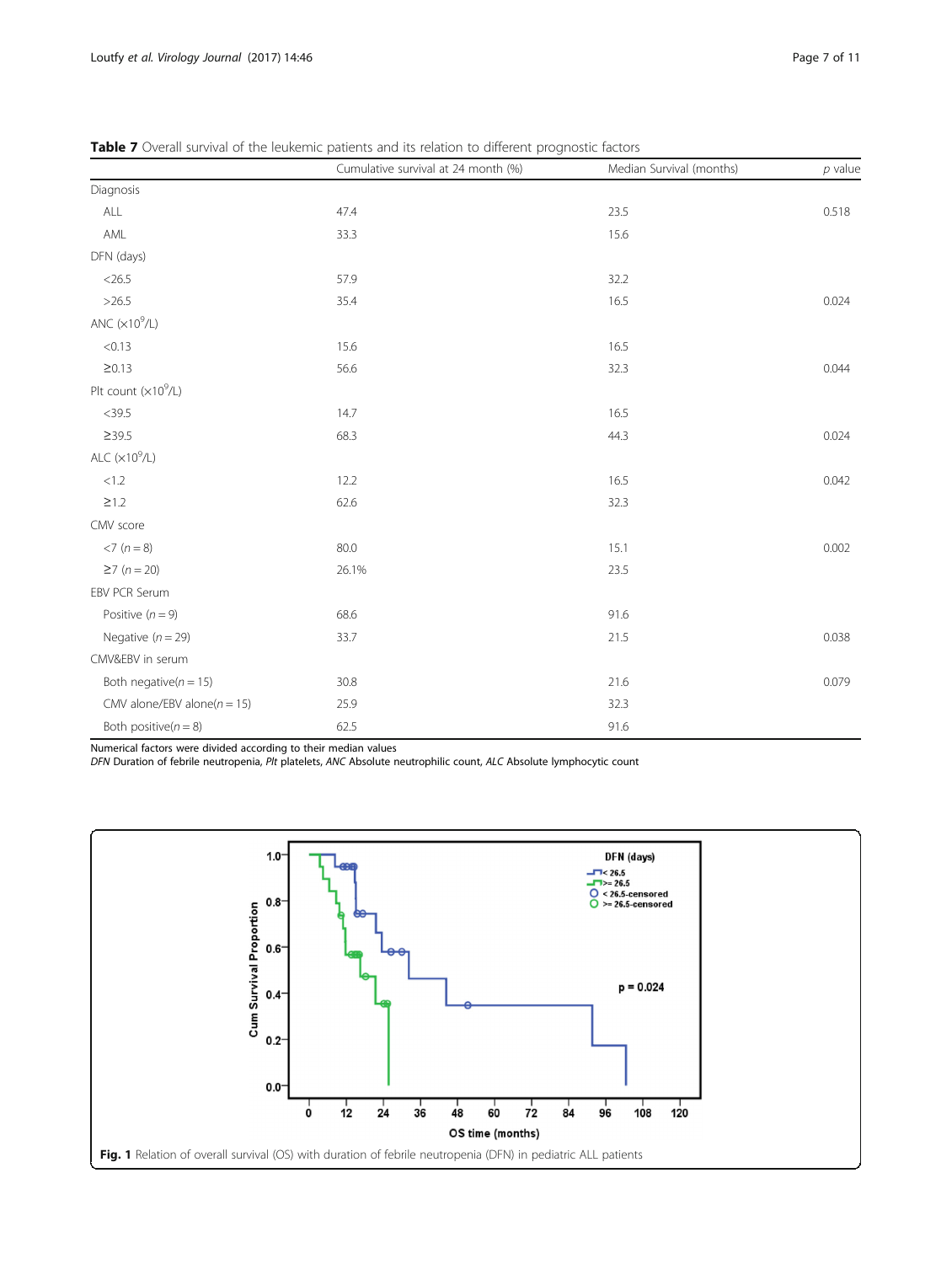<span id="page-7-0"></span>

HHV6 on CMV-associated infection resulting in severe outcome among pediatric lymphoma patients [[19](#page-10-0)]. This encouraged us to investigate the frequency of EBV and CMV infections and their impact when existed together on the clinical course of leukemia disease. EBV DNA whether alone or with CMV was detected in the sera of 10/50 (20%) of our leukemia patients but not in control subjects. There are few reports in literature on the role of EBV in childhood leukemia. Sehgal and coworkers have detected EBV DNA in 8/25 (32%) of pediatric ALL patients by PCR amplification of BamH1-W EBV nuclear antigen (EBNA) promoter [\[23](#page-10-0)]. They have also observed the presence of EBV LMP1 gene transcripts in 29/80 (36.3%) Sudanese patients with leukemia disease, but not in healthy controls ( $p = 0.0001$ ) [[24\]](#page-10-0). Moreover, It has been reported that the presence of EBV DNA in 22.8% of pediatric ALL patients, but not in the control group [[25\]](#page-10-0).

In the present study, CMV DNA alone or combined with EBV DNA was detected in 27/50 (54%) of the sera of leukemic patients. Debaugnies and coworkers have detected EBV and CMV DNA in 19 and 27% in the whole blood samples from immunocompromised adult and pediatric patients respectively [\[26\]](#page-10-0).

Regarding the detection of both herpesviruses in WBCs in the present study, EBV DNA was found in 23/50 (46%) while CMV DNA in 19/50 (38%) among leukemic patients. This was higher than that reported by Lu and coworkers who have detected EBV DNA in 8/35 (22.86%) of pediatric leukemia patients using

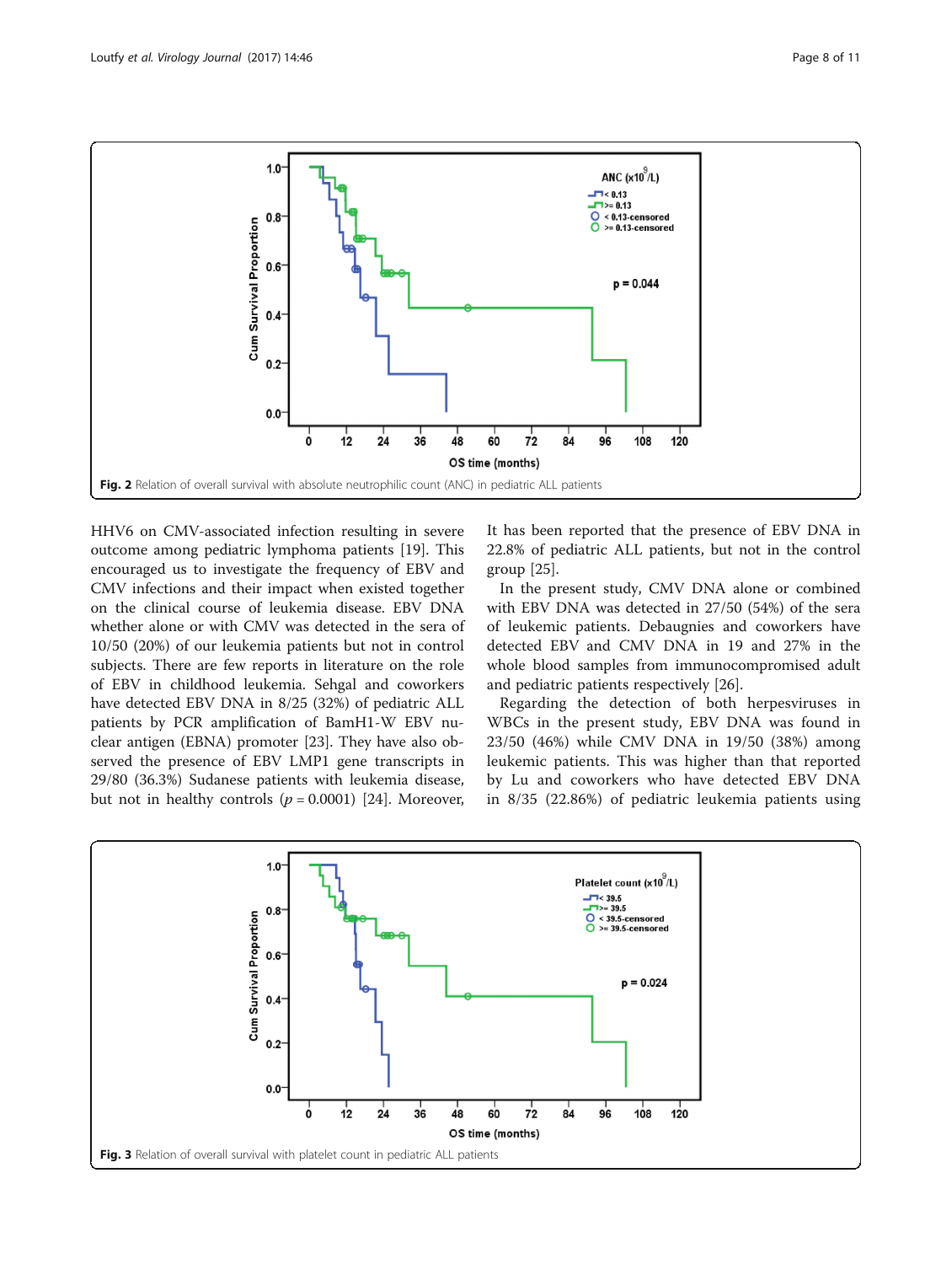<span id="page-8-0"></span>

fluorescent quantitative PCR (FQ-PCR) of peripheral blood mononuclear cells [[25](#page-10-0)], whereas Bonon and coworkers have reported CMV DNA in 69.5% of WBCs samples taken from adult and pediatric immunocompromised patients using nested PCR assay [\[27](#page-10-0)].

In the current study, CMV/EBV co-infection was found in nine patients (18%), while only one patient had a single EBV DNA detected in his serum. Zawilińska and team work have reported infections with two or three viruses dominated particularly by CMV and EBV in 65% of adult ALL-HSCT recipients' peripheral leukocytes using nested PCR method [[28](#page-10-0)]. Earlier, Drouct and colleagues had briefly reported signs of CMV and EBV co-infections in graft recipients and suggested that CMV might encourage EBV replication and dissemination [[29](#page-10-0)]. Moreover,

Aalto and team work have suggested that CMV may induce EBV immune reactivation following stimulation of EBV-specific memory B-cells due to iterated EBV replication [[30](#page-10-0)]. EBV may require another virus like CMV to increase immunosuppressive status and mediate a suitable environment for EBV reactivation as previously reported [\[30, 31](#page-10-0)].

Few studies have demonstrated the impact of both EBV and/or CMV infections on the clinical course of leukemia disease. Our results revealed that no significant association of age and sex with the presence of EBV and CMV DNA Conversely, Terrazzini and his colleagues observed that effect of CMV infection depends on age and sex [[32](#page-10-0)]. In the current study, the presence of EBV DNA and or CMV DNA in serum was mostly associated with mucositis and low

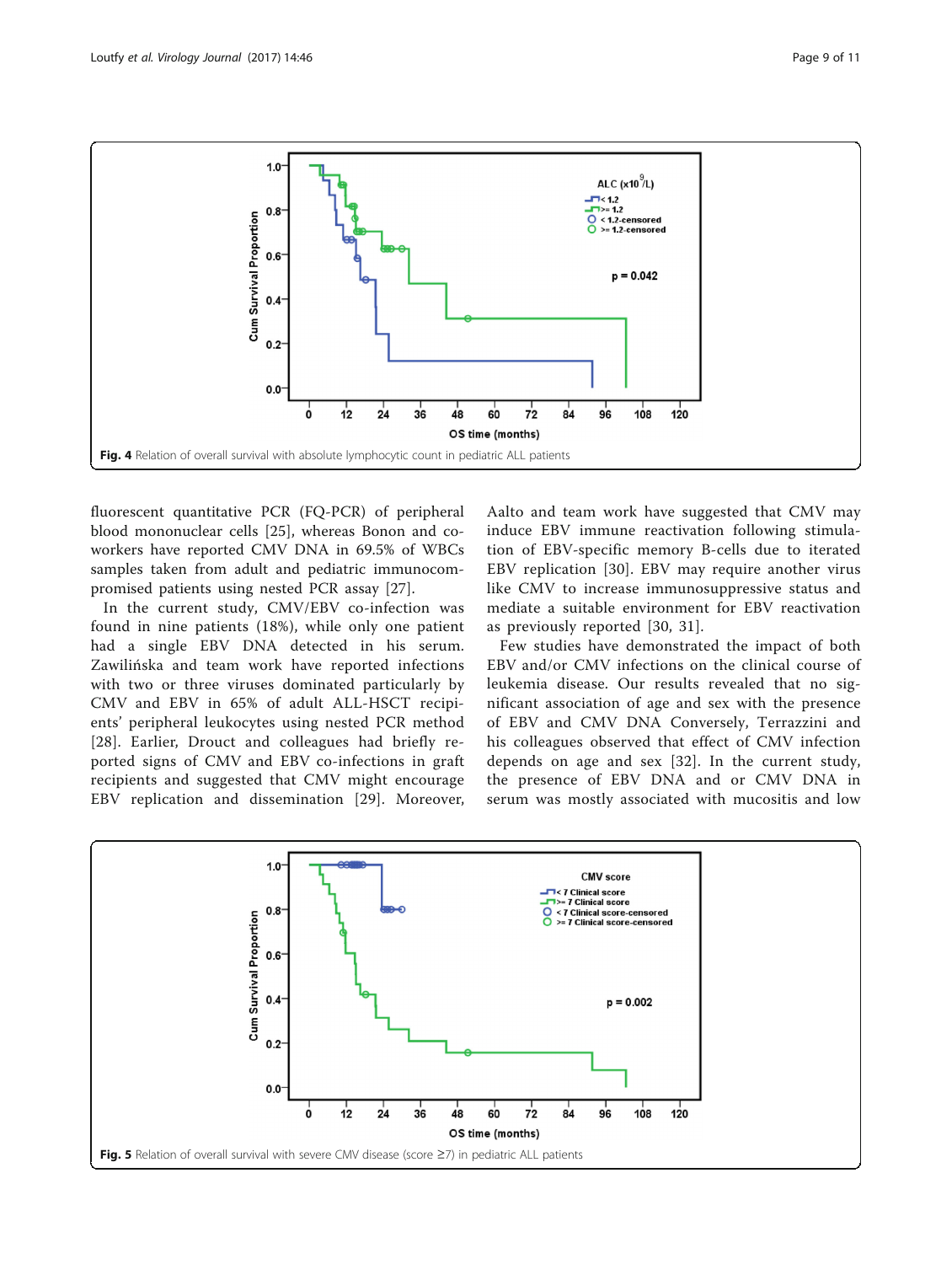<span id="page-9-0"></span>

absolute neutrophil count  $(ANC < 1.3 \times 10^9/l)$  with borderline significance  $(p = 0.07)$ . This apparently may suggest that the suppressive effect of EBV on some hematological parameters could be attributed to the presence of CMV DNA infection. However, we cannot rule out the role of leukemia treatment but could be a confounder factor that aggravated the suppressive effect of EBV or CMV. Moreover, the presence of herpesvirus-6 (HHV6) needs to be evaluated in the pediatric leukemic patients as a reactivation of HHV6 has been previously reported following treatment of Tunisian acute leukemia patients [[33\]](#page-10-0). Furthermore, we have previously reported that the presence of HHV6 and CMV DNA in pediatric lymphoma patients using PCR was highly associated with more frequent episodes of febrile neutropenia, absolute neutrophil count (<0.8), lymphocytes (<0.5) and low hemoglobin level  $(\leq 9.1)^{18}$ amongst pediatric lymphoma patients.

Severe CMV infection and active EBV infection were significantly associated with worse overall survival of leukemia patients ( $p = 0.002$  and 0.038, respectively). EBV/CMV co-infection showed a borderline association with worse overall survival of patients ( $p = 0.079$ ). These findings suggest that severe CMV infection and possibly EBV infection might play a role in the progression of leukemia and might be a useful indicator of worsening the clinical course of the disease. Similar findings were reported by Yoo and his colleagues on Korean pediatric umbilical cord blood transplant patients where the presence of CMV disease was among factors that adversely affected the survival rates of all patients [[34\]](#page-10-0).

# Conclusion

CMV and EBV infections are rather common in pediatric leukemic patients. Qualitative PCR assay is a hallmark for detection of both EBV and CMV DNA among leukemic patients. These infections, especially severe CMV infection, were associated with worse overall survival. Further analysis is still required to evaluate the role of HHV6 when present with EBV and CMV on woresing the immune status of pediatric leukemic patients.

### Acknowledgement

We are indebted to the virology unit, school of medicine in Kuwait for providing us with ATCC of CMV and EBV. We are also thankful to Wassim Chehadeh, Associate Professor in the Faculty of Medicine, Kuwait University, for his critical review of the manuscript.

#### Funding

The current research is funded by National Cancer Institute, Cairo University.

### Availability of data and materials

The datasets used and/or analysed during the current study available from the corresponding author on reasonable request.

### Authors' contributions

SA put plan and design of the study, supervised and edited manuscript. MAS supervised the work, edited and revised the manuscript. MF participated in the design of the study, supervised clinical part, evaluated the results and participated in editing clinical part of the study. MEW, carried out full clinical investigations, drafted the data in tables, edited clinical part and participated in revising the important intellectual contents. ShA, carried out the practical part, collected clinical and hematological data from patient's sheets SK carried out the practical part. NF, carried out practical part and collected samples, collected clinical and hematological data from patient's sheets, drafted the data in tables. MM and AE has performed the statistical analysis and explicitly reviewed and edited the whole manuscript including tables and graphs. All authors read and approved the final manuscript.

## Competing interests

The authors declare that they have no competing interests.

## Consent for publication

#### Not applicable.

# Ethics approval and consent to participate

The research has been approved by the National Cancer Institute-Cairo University, IRB. IRB00004025. Organization No. IORG0003381.